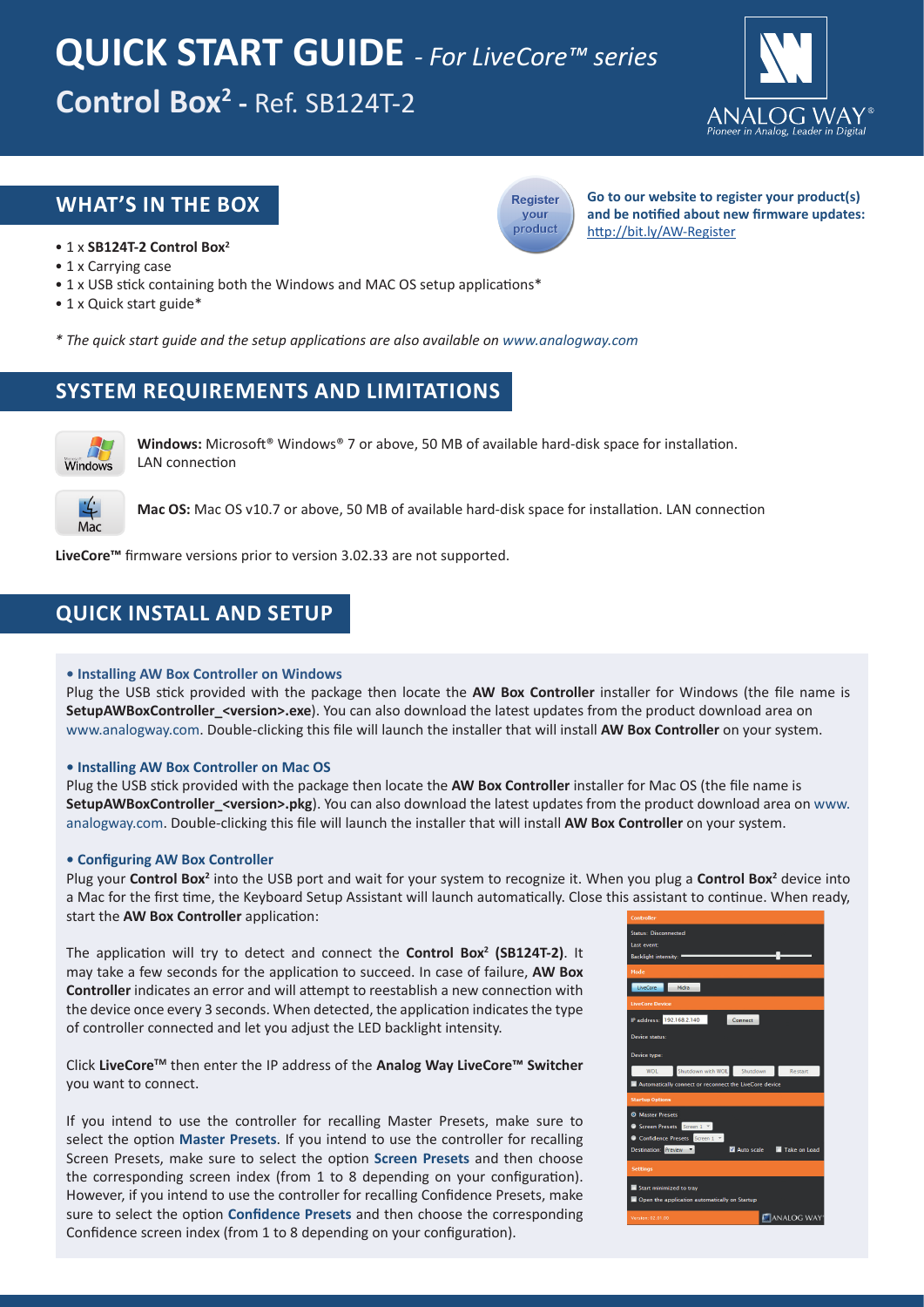Select the destination (**Preview** or **Program**). If the **Preview** destination has been selected then you can also enable the **Take on Load** option that will automatically transition the Preview content to the Program once a Screen Preset or a Master Preset has been recalled from memory.

If you would like to disable the 'Auto Scale' feature of the **LiveCore™ switcher**, make sure to uncheck the box **Auto Scale**. If you would like for **AW Box Controller** to connect automatically the **LiveCore™ Switcher** each time the application starts or when it gets disconnected, you can check the box **Automatically connect or reconnect the LiveCore™ device**.

When ready, click **Connect** to attempt a connection to the remote host. If the connection is successful, the application displays **Connected and ready** as well as the type of **LiveCore™ Switcher** detected. The green LED indicator in the upper-left corner is enabled. In case of failure, **AW Box Controller** displays an error message and the LED indicator in the top-left corner blinks red.

If you would like for **AW Box Controller** to start each time your system starts, you can check the box **Open the application automatically on Startup**.

If you would like for **AW Box Controller** to start minimized to tray, you can check the box **Start minimized to tray**.

| Show/Hide<br>Check for Updates<br>About |
|-----------------------------------------|
| Quit                                    |

If you need to reboot (turn off and turn back on) the **LiveCore™ Switcher** remotely, simply click **Restart**. If you want to turn it off, choose **Shutdown**. In this case the **LiveCore™ Switcher** will have to be restarted manually. If you would like for the **LiveCore™ Switcher** to shutdown with Wake-On-Lan feature enabled, click **Shutdown with WOL**. In this mode, you will be able to power up the **LiveCore™ Switcher** from your network remotely by clicking the **WOL** button.

To terminate the program, choose **Quit** in the context menu of the system tray entry.

# **USING YOUR CONTROL BOX2**

#### **Switching from one page of presets to the other**

• To switch from one page of presets to the other (and vice versa), simply press the **PAGE** key on the **Control Box2** device. Blue backlighting indicates page 1. Red backlighting indicates page 2.

#### **Loading Master Presets from memory**

- Press the **Master Preset** key
- Press the **Program/Preview** key to select the Program or Preview destination
- Press key **1-140** to load the Master Preset from the corresponding memory index into the selected destination. If the selected destination is Preview, the key backlight starts blinking. If this preset has been selected on Program, the key illuminates in contrasting color. Note that **Screen #1 - #8** keys LED backlights automatically reflect the destination screen indexes for the selected Master Preset

#### **Loading Screen Presets from memory**

- Press the **Screen Preset** key
- Press the **Program/Preview** key to select the Program or Preview destination
- Press the **Screen #1 #8** key(s) to select the screen(s) where the preset will be recalled
- Press key **1-140** to load the Screen Preset from the corresponding memory index into the selected destination of the selected screen(s). If the selected destination is Preview, the key backlight starts blinking. If this preset has been selected on Program, the key illuminates in contrasting color

#### **Loading Confidence Presets from memory**

- Press the **Confidence Preset** key
- Press the **Screen #1 #8** key(s) to select the destination Confidence screen(s)
- Press key **1-16** to load the Confidence Preset from the corresponding memory index to the selected confidence screen(s). The key illuminates in contrasting color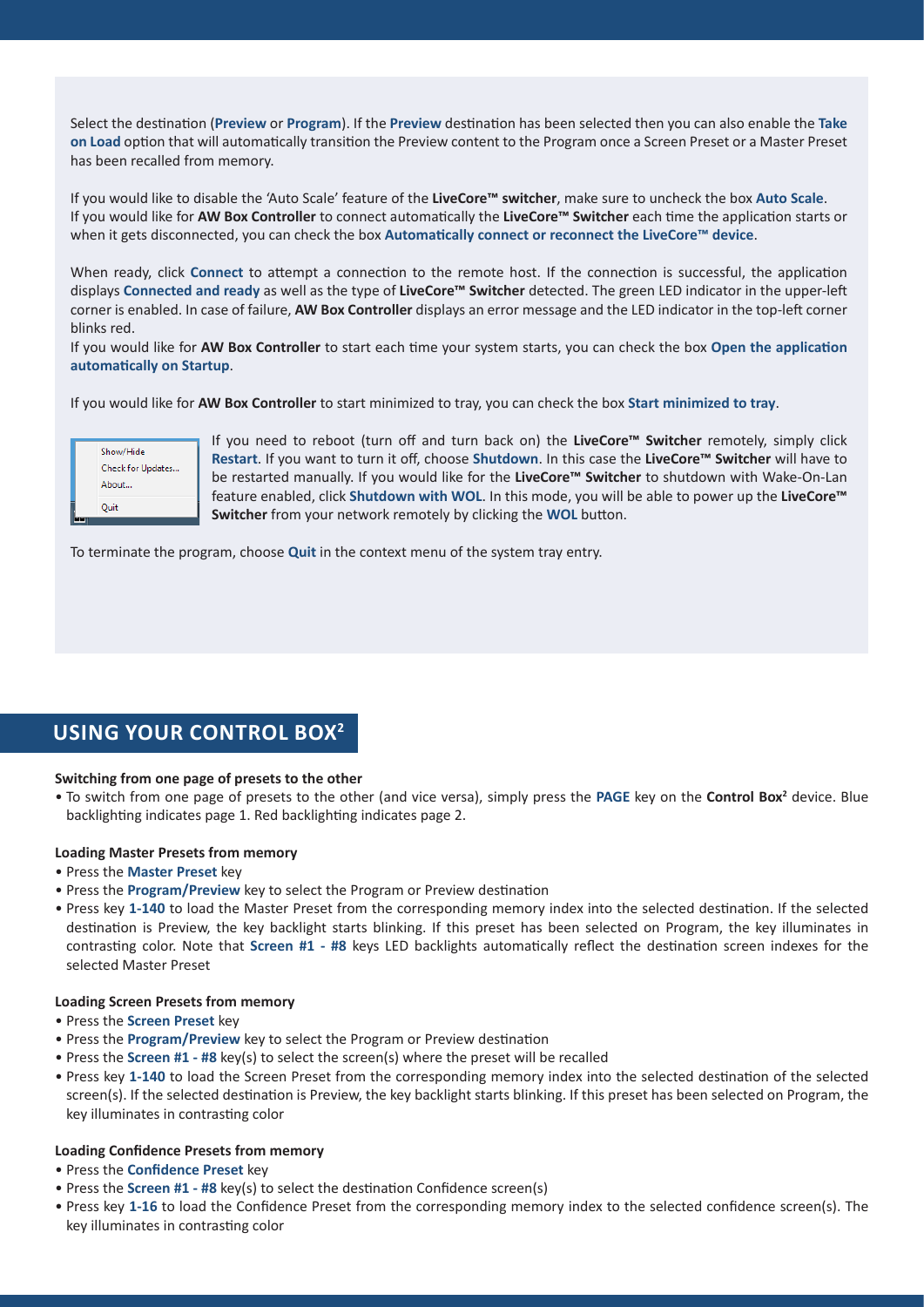## **Loading Monitoring Presets from memory**

- Press the **Monitoring Preset** key
- Press the **Mon #1 #2** key(s) to select the destination

• Press key **1-8** to load the Monitoring Preset from the corresponding memory index to the selected Monitoring output(s). The key illuminates in contrasting color

## **Freezing/Unfreezing Inputs**

- Press the **Freeze** key
- Press key **1-24** to freeze the corresponding input. The key illuminates in contrasting color. Press the same key to unfreeze the input

## **Changing a Native Background**

• Press the **Native Layer Set** key

- Press the **Program/Preview** key to select the Program or Preview destination
- Press the **Screen #1 #8** key(s) to select the destination screen(s)

• Press key **1-8** to select the corresponding Native Layer Set index. The key illuminates in contrasting color **or**

• Press the **None** key to clear the Native background of the select screen(s) content

## **Changing the source displayed in a layer**

- Press the **Program/Preview** key to select the destination
- Press the **Screen #1 #8** key(s) to select the screen(s) for which you want to change the layer(s)
- Press the **Layer Select** key
- Press key(s) **1-24** to select one or more layers
- Press the **None** key to clear the selected layer(s) content

## **or**

- Press the **Color** key to display the default color in the selected layer(s)
- **or**
- Press the **Live Input** key. Press key **1-24** to display the corresponding live source in the selected layer(s)

## **Transitioning the Preview content to the Program**

• Press the **TAKE** key for an automatic timed transition

#### **or**

• Press the **T-BAR** key then use the T-bar for a manual smooth transition

**or**

• Press the **CUT** key to take your Preview to Program but without all the programmed effects. They will be all replaced by the cut effect.

The Master Preset or Screen Preset key illuminates in contrasting color after the **TAKE** to indicate that this preset has been selected on program.

# **DIAGRAM**